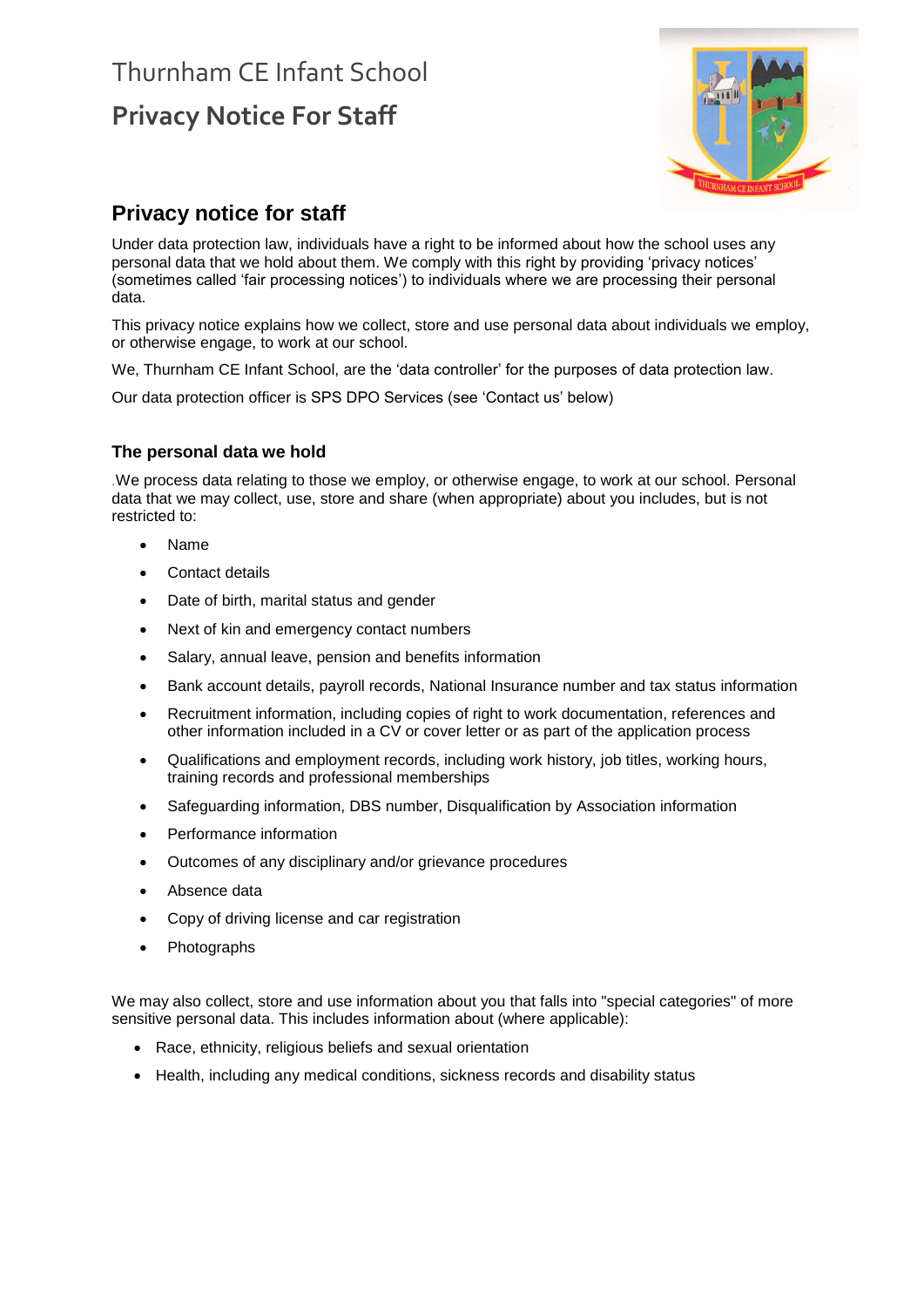## **Why we use this data**

The purpose of processing this data is to help us run the school, including to:

- Enable you to be paid including necessary deductions
- Facilitate safe recruitment, as part of our safeguarding obligations towards pupils
- Support effective performance management
- Inform our recruitment and retention policies
- Allow better financial modelling and planning
- Enable ethnicity and disability monitoring
- Improve the management of workforce data across the sector
- Support the work of the School Teachers' Review Body
- To report to the DFE

## **Our legal basis for using this data**

We only collect and use personal information about you when the law allows us to. Most commonly, we use it where we need to:

- Fulfil a contract we have entered into with you
- Comply with a legal obligation
- Carry out a task in the public interest

Less commonly, we may also use personal information about you where:

- You have given us consent to use it in a certain way
- We need to protect your vital interests (or someone else's interests)

Where you have provided us with consent to use your data, you may withdraw this consent at any time. We will make this clear when requesting your consent, and explain how you go about withdrawing consent if you wish to do so.

Some of the reasons listed above for collecting and using personal information about you overlap, and there may be several grounds which justify the school's use of your data.

# **Collecting this information**

While the majority of information we collect from you is mandatory, there is some information that you can choose whether or not to provide to us.

Whenever we seek to collect information from you, we make it clear whether you must provide this information (and if so, what the possible consequences are of not complying), or whether you have a choice.

#### **How we store this data**

Staff records are stored securely in paper files and on the school's secure server.

We create and maintain an employment file for each staff member. The information contained in this file is kept secure and is only used for purposes directly relevant to your employment.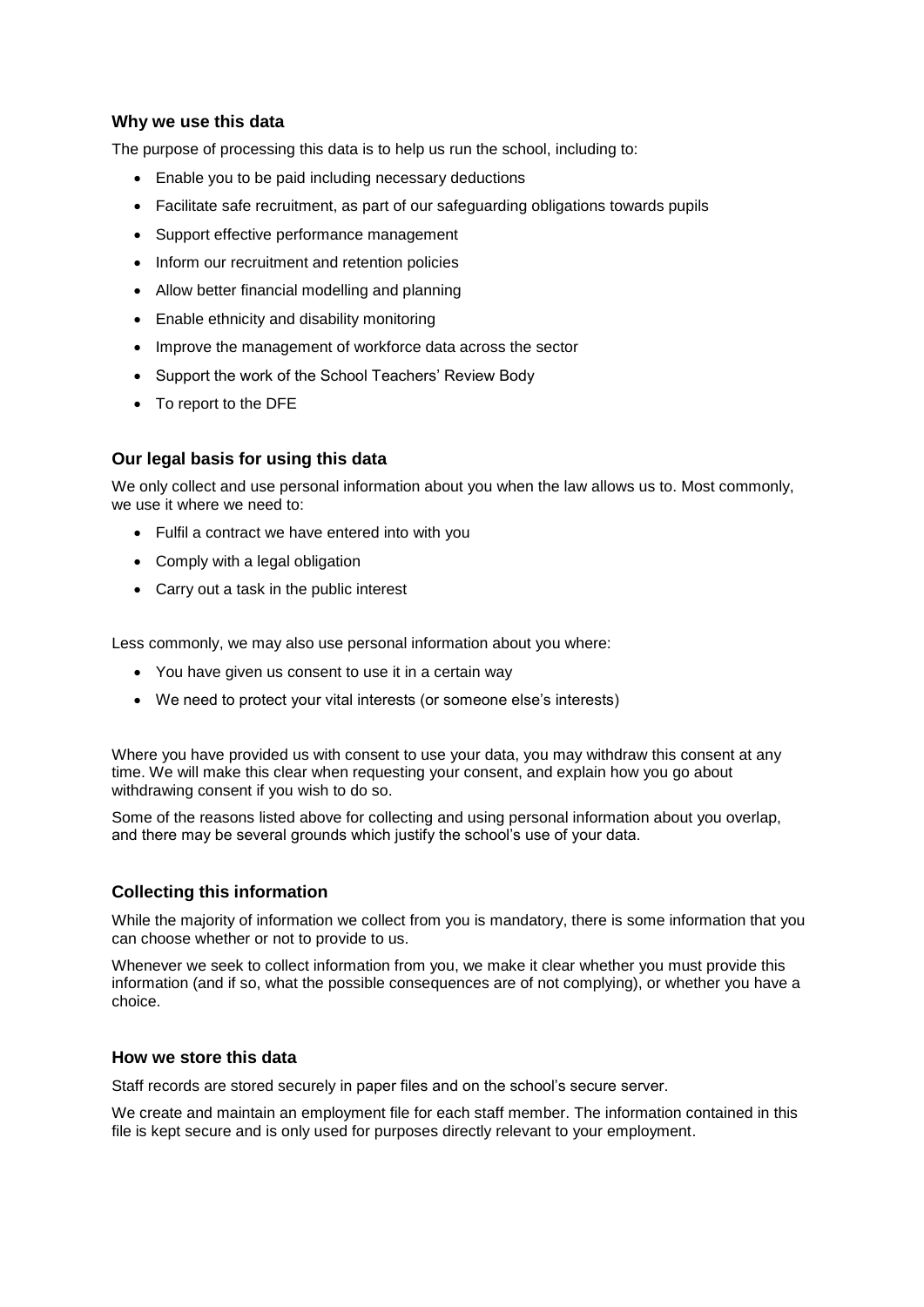Once your employment with us has ended, we will retain this file and delete the information in it in accordance with the [Information and Records Management Society's toolkit for schools,](http://irms.org.uk/?page=schoolstoolkit&terms=%22toolkit+and+schools%22) available on request from the school office.

# **Data sharing**

We do not share information about you with any third party without your consent unless the law and our policies allow us to do so.

Where it is legally required, or necessary (and it complies with the General Data Protection Regulation, otherwise known as the GDPR) we may share personal information about you with:

- Our local authority, to meet legal obligation
- The Department for Education, to meet legal obligation
- Your family or representatives with written consent, to protect your vital interests
- Educators and examining bodies, to fulfill a contract
- Our regulator, ESFA, to meet legal obligation
- Suppliers and service providers to enable them to provide the service we have contracted them for, such as payroll
- Our auditors, to meet legal obligation
- Health authorities, to fulfill a contract
- Health and social welfare organisations, to meet legal obligation such as Riddor reporting
- Professional advisers and consultants, to fulfill a contract
- Police forces, courts, tribunals, to meet legal obligation
- Ofsted, to meet legal obligation

#### **Transferring data internationally**

Where we transfer personal data to a country or territory outside the European Economic Area, we will do so in accordance with the GDPR.

#### **Your rights**

#### **How to access personal information we hold about you**

Individuals have a right to make a **'subject access request'** to gain access to personal information that the school holds about them.

If you make a subject access request, and if we do hold information about you, we will:

- Give you a description of it
- Tell you why we are holding and processing it, and how long we will keep it for
- Explain where we got it from, if not from you
- Tell you who it has been, or will be, shared with
- Let you know whether any automated decision-making is being applied to the data, and any consequences of this
- Give you a copy of the information in an intelligible form

You may also have the right for your personal information to be transmitted electronically to another organisation in certain circumstances.